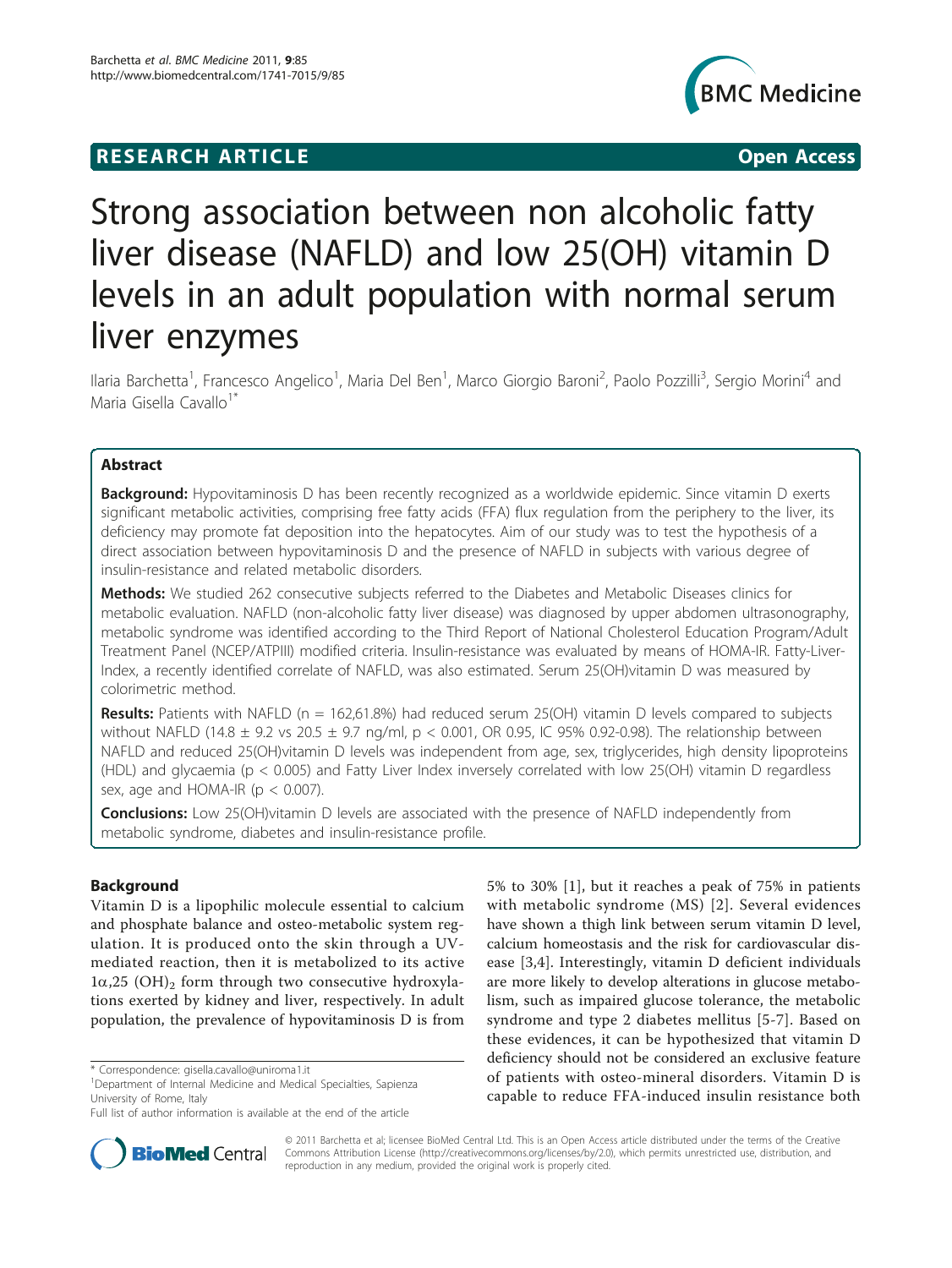in peripheral tissues and in hepatocytes [[8\]](#page-6-0). Therefore, low serum vitamin D may predispose to intrahepatic lipid accumulation leading to NAFLD.

NAFLD is a pathological condition consisting in a spectrum of liver diseases due to macrovesicular accumulation of triglycerides within hepatocytes (hepatic steatosis). In developed countries, NAFLD is observed in 20-30% of the general population [[9,10](#page-6-0)] and in 75% of type 2 diabetic patients [[11,12\]](#page-6-0); necro-inflammatory activity and fibrosis coexist in the 2-3% of cases (nonalcoholic steatohepatitis, NASH) and may evolve in cirrhosis and liver failure in 20-25% of affected subjects [[13-15](#page-6-0)]. Currently, NAFLD is considered one of the leading causes of cryptogenetic cirrhosis [\[16](#page-6-0)].

Recently, an increased risk of cardiovascular disease in patients with NAFLD has been also suggested [[17\]](#page-6-0), based on the strong association between NAFLD and MS [\[18\]](#page-6-0).

Thus, NAFLD is historically considered the hepatic component of MS, attributable to insulin-resistance that increases NEFA (non-esterified fatty acids) release from adipose tissue into the bloodstream and favors their deposition into hepatocytes [[19\]](#page-6-0). However, recent investigations hypothesized a primary role of fatty liver in determining insulin resistance and its consequences [[20](#page-6-0)]. Therefore, aim of this study was to test the hypothesis of an association between hypovitaminosis D and the presence/degree of NAFLD.

## Methods

## Population under study

To these purposes, we studied 262 consecutive subjects referred to the Diabetes and Hepatology outpatient clinics of Sapienza University of Rome for suspected MS. To be eligible for the study, patients had to fulfil the following criteria: normal serum liver enzymes, no history of current or past excessive alcohol drinking as defined by an average daily consumption of alcohol < 30 g/die in men and < 20 g/die in women; negative tests for the presence of hepatitis B surface antigen and antibody to hepatitis C virus; absence of history and findings consistent with cirrhosis and other chronic liver diseases. All subjects had a complete work-up including a clinical examination, anthropometric measurements, laboratory tests and a liver US scan.

## Laboratory determinations

Study population underwent fasting blood sampling to assess blood glucose (FBG), glycosylated hemoglobin (HbA1c), total cholesterol, HDL-cholesterol, triglycerides, aspartate aminotransferase (AST), alanine aminotransferase (ALT), gamma-glutamyl transpeptidase (gamma-GT), alkaline phosphatase, nitrogen and creatinine by standard laboratory methods. Insulin was measured by radio-immuno-assay (ADVIA Insulin Ready Pack 100, Bayer Diagnostics, Milan, Italy), with intra- and inter-assay coefficients of variation < 5%. Low-density lipoprotein (LDL) cholesterol value was obtained using Friedwald formula. The homeostasis model assessment of insulin resistance (HOMA-IR) was calculated as previously described [\[21](#page-6-0)]. MS was defined according to modified NCEP ATP-III criteria [\[22](#page-6-0)] and diabetes mellitus according to ADA 2009 criteria [[23\]](#page-6-0).

#### NAFLD evaluation

Liver ultrasonography (US) scanning was performed to assess the degree of steatosis. All US were performed by the same operator who was unaware of the aims of the study and blinded to laboratory values using an Esaote Medica apparatus equipped with a convex 3,5 MHz probe. Liver steatosis was scored semiquantitatively on a scale of 0-3; 0, absent; 1, mild; 2, moderate; 3, severe. Steatosis was graded according to Saverymuttu et al. [[24](#page-6-0)] on the basis of abnormally intense, high level echoes arising from the hepatic parenchyma, liver-kidney difference in echo amplitude, echo penetration into deep portion of the liver and clarity of liver blood vessel structure.

We also evaluated the Fatty Liver Index (FLI), a clinical and metabolic correlate of NAFLD, in both patients and non-NAFLD subjects. FLI is expressed as a 0-100 range number; a value < 30 rules out and >60 rules in the presence of hepatic steatosis with a sensibility and specificity of 87% and 86%, though the following formula:  $FLI = (e^{0.953*loge (triglycerides)} + 0.139*BMI + 0.718*loge$ (ggt) + 0.053\*waist circumference - 15.745)/ $(1 + e^{0.953*}$ loge (triglycerides) +  $0.139*$ BMI +  $0.718*$ loge (ggt) +  $0.053*$ waist circumference - $15.745$ ) \* 100 [[25\]](#page-6-0).

## 25(OH) vitamin D measurement

In order to assess the calcitriol balance in our population, we measured serum 25(OH) vitamin D, the most stable circulating form of this molecule [[26](#page-6-0),[27\]](#page-6-0). Blood samples were obtained in the same season and 25(OH) vitamin D was measured by a validated colorimetric method (LAISON, DiaSorin) on sera frozen immediately after separation and stored at -25°C for few days.

## **Statistics**

SPSS version 17 statistical package was used to perform the analyses. Student's T-test for continuous variables and  $\chi^2$  test for categorical variables were used to compare mean values between two independent groups. Because HOMA-IR, FBG, triglycerides, AST, ALT, GGT and alkaline phosphatase were skewed, we used natural logarithmic transformations of these variables before performing means comparison (Student's T-test), ordinal and multivariate regression analyses. Logistic regression was used to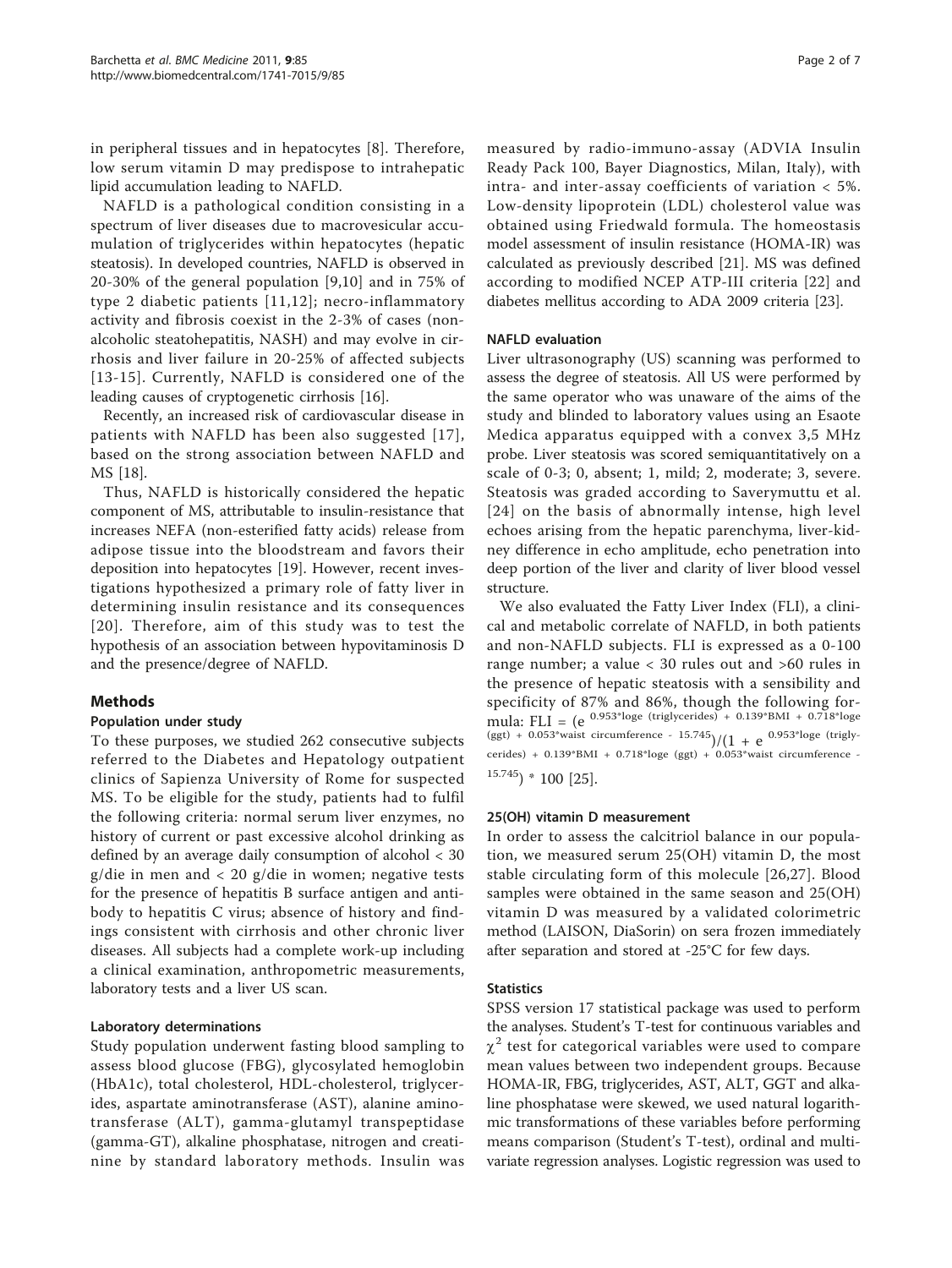estimate the predictive value of 25(OH) vitamin D and metabolic parameters on the presence of NAFLD, considered as dichotomous variable. Ordinal regression was used to detect the association between predictor variables and presence and degree of NAFLD (0: absence, 1: mild, 2: moderate, 3: severe). FLI and 25(OH) vitamin D were analyzed as continuous variables. A multiple liner regression analysis was performed to investigate independent association between FLI (dependent variable) and clinical and biochemical parameters. The comparison of clinical/biochemical characteristics among different 25(OH) vitamin D quartiles was performed by means of ANOVA and Kruskal-Wallis analyses, as appropriate. Data are shown as mean ± standard deviation. For all the above, a p-value < 0.05 was considered statistically significant.

The study protocol was reviewed and approved by the Ethics Commettee of Policlinico Umberto I, Sapienza University of Rome and conducted in conformance with the Helsinki Declaration. Written consent was obtained from all patients before the study.

#### Results

Out of the 262 consecutive subjects who underwent liver US examination, 162 (61.8%) were affected by NAFLD (43.0% mild, 39.2% moderate and 17.8% severe) and 100 were free from NAFLD or other liver diseases.

NAFLD and non-NAFLD subjects differed significantly in several parameters, such as BMI ( $p < 0.001$ ), waist circumference  $(p < 0.001)$  HDL  $(p < 0.001)$  and triglycerides (p < 0.001). Clinical and biochemical characteristics of study population are summarized in Table 1.

#### NAFLD and 25(OH) vitamin D

Patients with NAFLD had reduced serum 25(OH) vitamin D levels compared with subjects without NAFLD who had mean values just above the threshold of 20 ng/ ml (50 nmol/l) for normal vitamin D status [[28\]](#page-6-0) (14.8  $\pm$ 9.2 vs 20.5 ± 9.7 ng/ml, p < 0.001, OR 0.95, IC 95% 0.92-0.98).

The association between NAFLD and low 25(OH) vitamin D levels was independent from age, sex, triglycerides, HDL and FBG in the multiple logistic regression analysis ( $p < 0.005$ ) (Table [2](#page-3-0)) and is not affected by BMI in a multivariate logistic model comprising sex, age, 25(OH) vitamin D and BMI (25(OH) vitamin D: OR 0.93, C.I. 0.88-0.99, p = 0.02; BMI OR 4.4, C.I. 2.2- 8.9,  $p < 0.001$ ).

Table 1 Clinical and biochemical characteristics of study population.

| Parameter                   | NAFLD $(n = 162)$                            | No NAFLD $(n = 100)$ | p-value |
|-----------------------------|----------------------------------------------|----------------------|---------|
| Age (years)                 | $52.07 \pm 8.18$                             | $49.81 \pm 7.7$      | n.s.    |
| Sex^ (M/F)                  | 89/73                                        | 51/49                | n.s.    |
| BMI $(kq/m2)$               | $31.36 \pm 5.49$                             | $25.87 \pm 5.1$      | < 0.001 |
| Waist circumference (cm)    | $105.94 \pm 12.68$                           | $90.26 \pm 18.10$    | < 0.001 |
| SBP (mmHg)                  | $132.90 \pm 14.63$                           | $120.12 \pm 18.74$   | < 0.001 |
| DBP (mHg)                   | $81.20 \pm 9.83$                             | $77.23 \pm 7.93$     | 0.005   |
| HOMA-IR                     | $10.42 \pm 15.44$                            | $3.62 \pm 2.89$      | < 0.001 |
| FBG (mg/dl)                 | $114.8 \pm 27.9$                             | $100.4 \pm 28.6$     | < 0.001 |
| Total cholesterol (mg/dl)   | 195.76 ± 42.37                               | $198.85 \pm 40.18$   | n.s.    |
| HDL-cholesterol (mg/dl)     | $46.76 \pm 10.89$                            | $56.34 \pm 12.29$    | < 0.001 |
| LDL-cholesterol (mg/dl)     | $116.97 \pm 43.39$                           | $119.41 \pm 41.19$   | n.s.    |
| Triglycerides (mg/dl)       | $172.5 \pm 95.2$                             | $103.1 \pm 47.6$     | < 0.001 |
| AST (IU/I)                  | $26.5 \pm 15.4$                              | $18.9 \pm 5.6$       | < 0.001 |
| ALT (IU/I)                  | $37.7 \pm 24.6$                              | $20.4 \pm 10$        | < 0.001 |
| GGT (IU/I)                  | $45.5 \pm 71.2$                              | $20.3 \pm 14.7$      | < 0.001 |
| Alkaline phosphatase (IU/I) | $73.3 \pm 27.4$                              | $61.7 \pm 20.9$      | 0.02    |
| 25(OH) vitamin D (ng/ml)    | $14.8 \pm 9.2$                               | $20.5 \pm 9.7$       | < 0.001 |
| FLI                         | $71.66 \pm 25.25$                            | $30.25 \pm 28.93$    | < 0.001 |
| $MS^{\wedge}$ (%/n)         | 73/118                                       | 23/23                | < 0.001 |
| $T2D^{\wedge}$ (%/n)        | 39/63                                        | 39/63                | < 0.001 |
| NAFLD degree                | $1 = 43%$<br>$II = 39.2\%$<br>$III = 17.8\%$ |                      |         |

Results are shown as mean ± SD. Student's T test. ^Chi-square test applied. HOMA-IR, FBG, triglycerides, AST, ALT, GGT and alkaline phosphatase were considered as log-values in the analysis.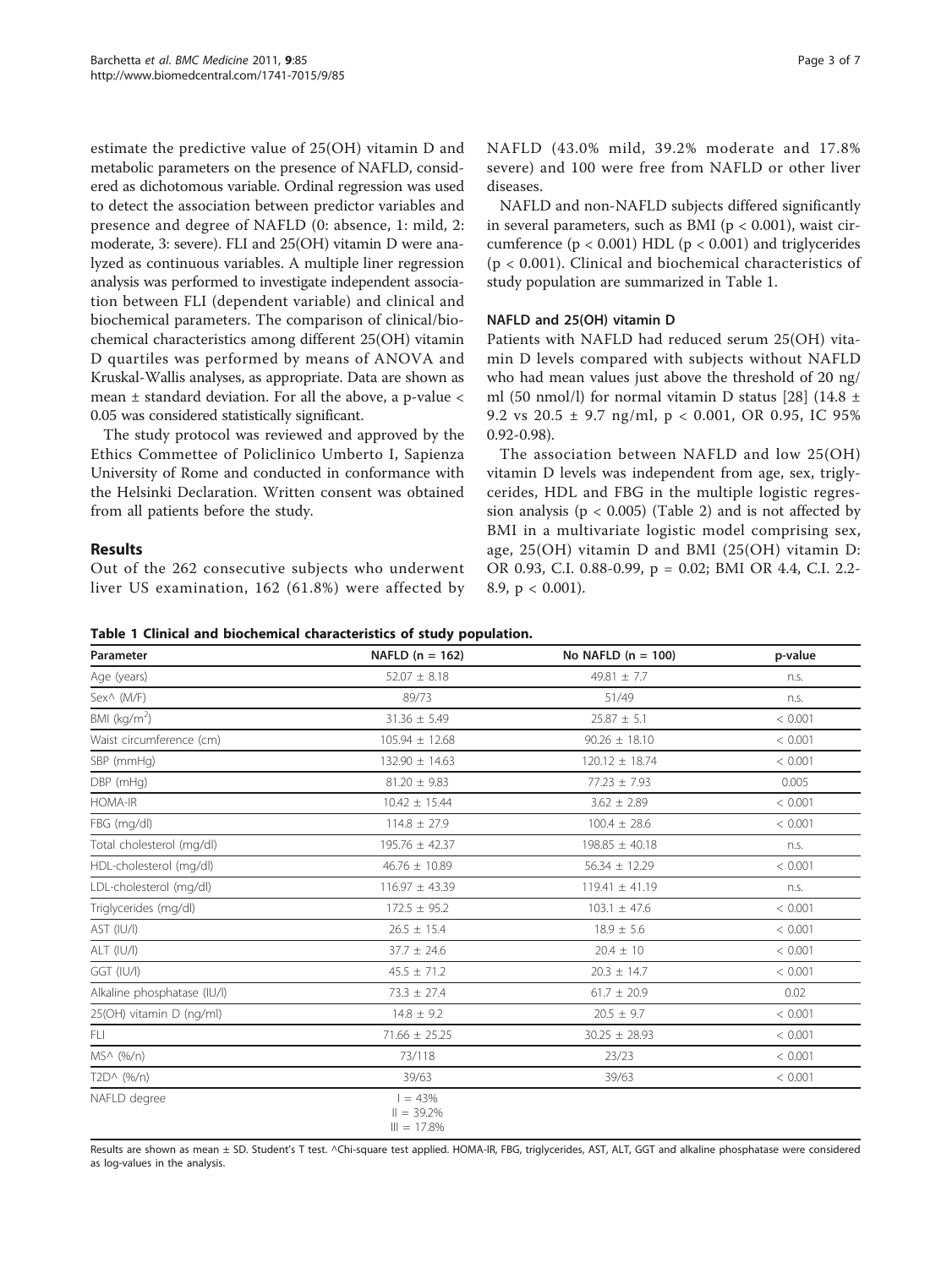<span id="page-3-0"></span>Table 2 Multiple logistic analysis.

| <b>Term</b>   | <b>Odds Ratio</b> |      | 95% C.I.    | Coefficient | S. E. | Z-Statistic | P-Value       |
|---------------|-------------------|------|-------------|-------------|-------|-------------|---------------|
| Sex           | .28               | 0.54 | 3.02        | 0.25        | 0.44  | 0.56        | 0.57          |
| Age           | 1.04              | 0.99 | <b>1.09</b> | 0.04        | 0.02  | 1.56        | 0.12          |
| <b>FBG</b>    | 1.01              | 0.99 | i .03       | 0.01        | 0.01  | 1.66        | 0.09          |
| <b>HDL</b>    | 0.99              | 0.96 | 1.02        | $-0.01$     | 0.02  | $-0.57$     | 0.57          |
| Triglycerides | 1.01              | 1.00 | 1.02        | 0.01        | 0.003 | 2.75        | 0.0059        |
| Vitamin D     | 0.93              | 0.88 | 0.98        | $-0.07$     | 0.02  | $-2.80$     | 0.0051        |
| CONSTANT      | $*$               | $*$  | $*$         | $-3.14$     | .99   | $-1.58$     | $0.1^{\circ}$ |

NAFLD dependent variable.

FBG, fasting blood glucose; HDL, high density lipoprotein

P-values < 0.05 were considered significant. Likelihood Ratio < 0.001.

In our study population, we identified a subgroup of normal-weight subjects (n = 70, BMI< 25 kg/m<sup>2</sup>) in which the prevalence of NAFLD was 13.7%; also in this group of normal-weight individuals those with NAFLD had serum 25(OH) vitamin D levels significantly reduced compared with subjects without NAFLD (14.6  $\pm$  9.7 vs 23.2  $\pm$  8.9 ng/ ml, p = 0.01). Multivariate regression analysis performed in this normal-weight population showed that the association between NAFLD and vitamin D was independent from sex, age, FBG, triglycerides and BMI (Table 3).

Moreover, we performed an ordinal regression analysis that showed a significant association between NAFLD scores, serum 25(OH) vitamin D levels, the components of MS and the insulin resistance degree, measured by means of HOMA-IR (Table [4\)](#page-4-0).

After stratifying the study sample according to serum 25(OH) vitamin D quartiles, we observed an increased prevalence of NAFLD, MS and its components in the lowest 25(OH) vitamin D quartiles, whereas the prevalence of type 2 diabetes (T2D) was similar throughout the quartiles of vitamin D. Table [5](#page-4-0) shows clinical and biochemical values of study population according with 25(OH) vitamin D quartiles and the results of intergroups trend test.

Interestingly, the lowest 25(OH) vitamin D quartile showed an OR =  $4.71$  (CI 2.15-10.3, p < 0.001) for NAFLD compared to the highest one.

#### FLI, fatty liver and 25(OH) vitamin D

NAFLD patients had significantly higher FLI compared to non-NAFLD subjects (71.6 ± 25.2 vs 30.2 ± 28.9, p < 0.001) and the correlation between US detected NAFLD and FLI was extremely tight, both when considering fatty liver as dichotomous variable ( $r = 0.61$ ,  $p < 0.001$ ), and when considering NAFLD severity scale ( $r = 0.66$ ,  $p <$ 0.001). FLI inversely correlated with 25(OH) vitamin D regardless sex, age and HOMA-IR (Unstandardized  $\beta$ coefficient: -1.6, standardized  $\beta$  coefficient: -0.4, p < 0.007).

## T2D and 25(OH) vitamin D

We also analyzed our study population according to the presence of T2D. Patients affected by T2D had serum 25(OH) vitamin D levels similar to non diabetic patients  $(17 \pm 10.2 \text{ ng/ml vs } 17.5 \pm 8.8, \text{ p = n.s.})$ ; the logistic regression analysis performed in the whole population confirmed that vitamin D was not a determinant of diabetes ( $p = n.s$ .)

## **Discussion**

This study demonstrates that subjects affected by NAFLD have reduced serum 25(OH) vitamin D levels compared to age and sex matched individuals without NAFLD. This relationship is independent from the presence of T2D, MS and its individual components. Subjects belonging to the lowest vitamin D quartile display

|  |  | Table 3 Multiple logistic regression analysis in subject with BMI< 25 Kg/m <sup>2</sup> . |  |  |
|--|--|-------------------------------------------------------------------------------------------|--|--|
|--|--|-------------------------------------------------------------------------------------------|--|--|

| <b>Term</b>   | <b>Odds Ratio</b> |      | 95% C.I. | Coefficient | S. E. | Z-Statistic | P-Value |
|---------------|-------------------|------|----------|-------------|-------|-------------|---------|
| Sex           | 1.53              | 0.69 | 3.37     | 0.43        | 0.40  | 1.06        | 0.29    |
| Age           | 0.97              | 0.84 | 1.12     | $-0.03$     | 0.07  | $-0.42$     | 0.68    |
| <b>FBG</b>    | 1.00              | 0.95 | .06      | 0.01        | 0.02  | 0.19        | 0.84    |
| <b>HDL</b>    | 0.88              | 0.12 | 6.14     | $-0.13$     | 0.99  | $-0.13$     | 0.89    |
| Triglycerides | 0.99              | 0.97 | .02      | $-0.01$     | 0.01  | $-0.48$     | 0.63    |
| Vitamin D     | 0.86              | 0.76 | 0.98     | $-0.15$     | 0.06  | $-2.33$     | 0.019   |
| CONSTANT      | $*$               | $*$  | $*$      | $-5.90$     | 9.14  | $-0.64$     | 0.52    |

NAFLD dependent variable.

P-values < 0.05 were considered significant.

FBG, fasting blood glucose; HDL, high density lipoprotein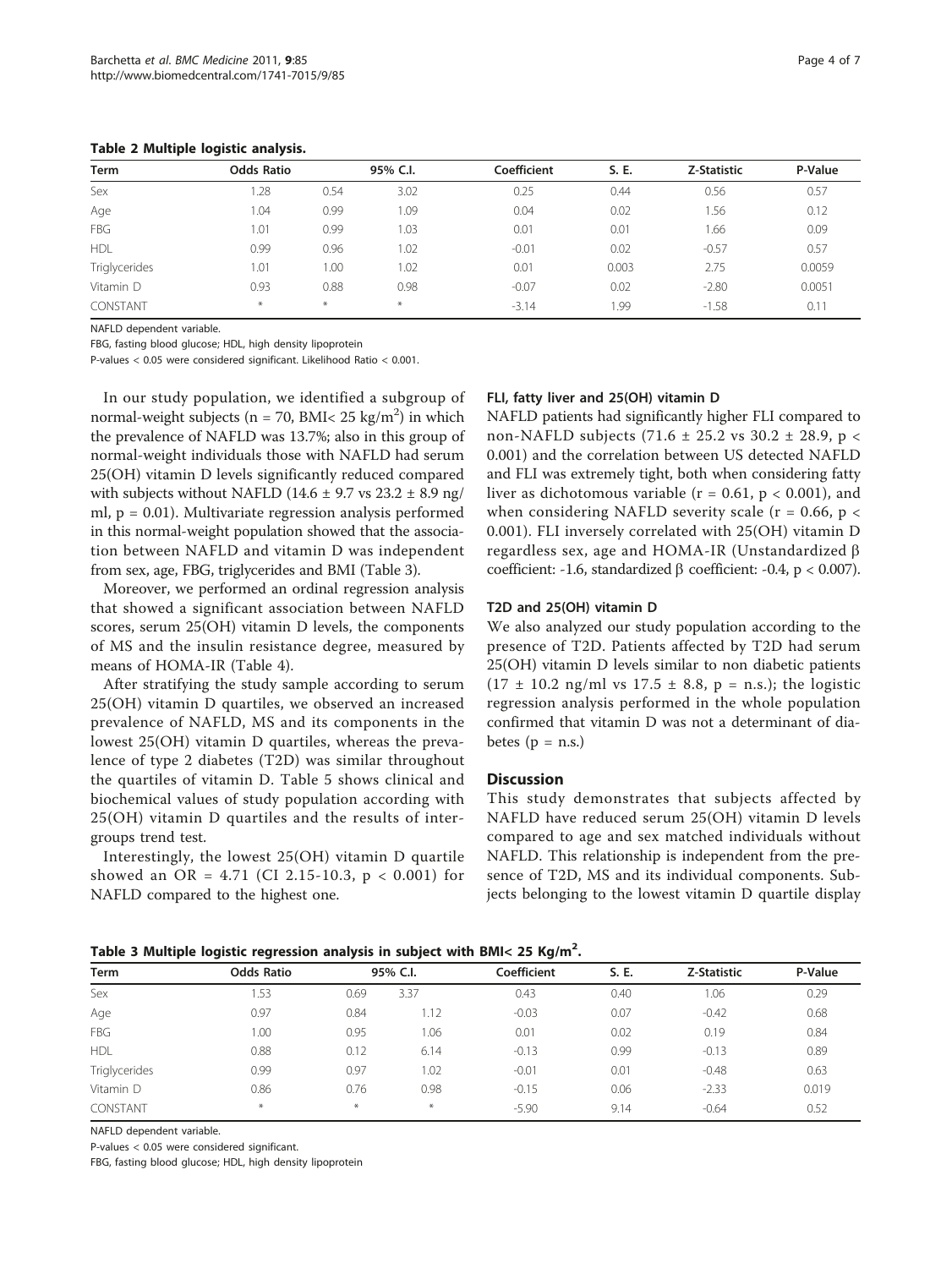<span id="page-4-0"></span>Table 4 Ordinal regression analysis of factors associated with NAFLD scoring.

|                     | <b>SE</b> | P-value |
|---------------------|-----------|---------|
| 25(OH) vitamin D    | 0.01      | 0.001   |
| Age                 | 0.01      | < 0.001 |
| Sex                 | 0.18      | n.s.    |
| <b>BMI</b>          | 0.03      | < 0.001 |
| Waist circumference | 0.01      | < 0.001 |
| <b>FBG</b>          | 1.5       | < 0.001 |
| Total cholesterol   | 0.003     | n.s.    |
| HDI-cholesterol     | 0.01      | < 0.001 |
| LDL-cholesterol     | 0.003     | n.s.    |
| Triglycerides       | 0.7       | < 0.001 |
| HOMA-IR             | 0.8       | < 0.001 |
| Fasting insulin     | 0.6       | < 0.001 |

SE, standard error of  $\beta$ . P-values < 0.05 were considered significant. HOMA-IR, FBG and triglycerides, were considered as log-values in the analysis FBG, fasting blood glucose; HDL, high density lipoprotein; LDL, low-density

lipoprotein; HOMA-IR, homeostatis model assessment of insulin resistance.

a significantly increased prevalence of NAFLD and MS, suggesting the presence of an overall increased cardiometabolic risk profile.

Previously, an association between low 25(OH) vitamin D levels and the histological severity of NASH was suggested by Targher et al. [[29](#page-6-0)] in patients with chronically elevated liver enzymes and hepatic steatosis detected by US, who underwent liver biopsy for suspected steatohepatitis.

The present study was designed to investigate the relationship between fatty liver and hypovitaminosis D in a cohort of subjects with different degrees of insulin-resistance and no previously diagnosed liver disease, who were well characterized with respect to medical history, anthropometric measures and biochemical parameters.

NAFLD was assessed by liver US, which has been demonstrated to have a sensitivity of 83% and a specificity of 100% using histological criteria as gold standard [[24](#page-6-0)]. US is suitable for routine evaluation of fatty liver in dysmetabolic patients, who, in most cases, do not get progressive liver disease and can be well managed without a need for liver biopsy, which cannot be performed at large in patients with no significant or trivial liver disease, mainly for ethical reasons. Yet, in our series, subjects had normal ALT and no clinical indication for histological confirmation of NAFLD.

We also calculated the Fatty Liver Index (FLI), a simple and accurate predictor of hepatic steatosis in the general population [[25\]](#page-6-0). In our study cohort FLI tightly correlated with the presence/degree of NAFLD detected by US and the association between FLI and low vitamin D concentration was independent from sex, age and insulin resistance, quantified by means of HOMA-IR.

Vitamin D is known to be stored into the adipocytes and serum 25(OH) vitamin D levels could be significantly influenced by body composition. We did not make direct measurements of body fatness but we measured waist circumference and BMI which are proxies

| Table 5 Clinical-biochemical characteristics of study population according to serum 25(OH) vitamin D quartiles. |            |             |              |             |         |
|-----------------------------------------------------------------------------------------------------------------|------------|-------------|--------------|-------------|---------|
|                                                                                                                 | ' Ouartile | Il Ouartile | III Quartile | IV Quartile | P-value |

|                           | l Quartile<br>$(n = 51)$ | Il Quartile<br>$(n = 66)$ | III Quartile<br>$(n = 62)$ | <b>IV Quartile</b><br>$(n = 83)$ | P-value |
|---------------------------|--------------------------|---------------------------|----------------------------|----------------------------------|---------|
| Age (years)               | $55.93 \pm 9.34$         | $52.1 \pm 10.7$           | $52.2 \pm 11.2$            | $52.24 \pm 9.45$                 | n.s.    |
| $Sex^{\circ}$ (M/F)       | 30/21                    | 32/34                     | 33/29                      | 37/46                            | n.s.    |
| BMI ( $kg/m2$ )           | $30.99 \pm 6.96$         | $29.5 \pm 5.8$            | $27.04 \pm 4$              | $26.25 \pm 4.38$                 | < 0.001 |
| Waist circumference (cm)  | $105.27 \pm 16.82$       | $103.6 \pm 14.8$          | $95.01 \pm 19.2$           | $91.08 \pm 16.72$                | 0.001   |
| FBG (mg/dl)               | $111.5 \pm 26.1$         | $106.3 \pm 23.7$          | $107.7 \pm 30.2$           | $103.2 \pm 31.1$                 | n.s.    |
| Total cholesterol (mg/dl) | $206.05 \pm 49.46$       | $201.3 \pm 41.1$          | $197.5 \pm 35.8$           | $192.07 \pm 40.95$               | n.s.    |
| LDL-cholesterol (mg/dl)   | $122.73 \pm 44.62$       | $126.8 \pm 37.5$          | $123.6 \pm 33.2$           | $109.15 \pm 46.07$               | n.s.    |
| HDL-cholesterol (mg/dl)   | $51.88 \pm 16.36$        | $52.5 \pm 12.7$           | $52.5 \pm 12.2$            | $52.71 \pm 13.82$                | n.s.    |
| Triglycerides (mg/dl)     | $178.8 \pm 98.7$         | $124.8 \pm 84.7$          | $124.6 \pm 75$             | $115.6 \pm 60.8$                 | 0.001   |
| HOMA-IR                   | $10.01 \pm 7.58$         | $5.15 \pm 4.3$            | $4.3 \pm 9.8$              | $5.32 \pm 7.86$                  | 0.03    |
| AST (IU/I)                | $21.1 \pm 7.4$           | $22.1 \pm 11.1$           | $25.6 \pm 10.7$            | $21.8 \pm 11.01$                 | n.s.    |
| ALT (IU/I)                | $25.5 \pm 14$            | $28.8 \pm 16.6$           | $28.6 \pm 21.7$            | $26.7 \pm 19.2$                  | n.s.    |
| <b>FLI</b>                | $71.77 \pm 26.83$        | $51.9 \pm 33.3$           | $45.02 \pm 35.9$           | $32.04 \pm 29.79$                | < 0.001 |
| NAFLD $\degree$ (%)       | 68.3                     | 56.1                      | 50                         | 37.3                             | 0.01    |
| MS ° (%)                  | 72.5                     | 43.9                      | 35.5                       | 33.3                             | < 0.001 |
| $T2D$ $(%)$               | 36.2                     | 22.7                      | 24.2                       | 25.3                             | n.s.    |

Results are shown as mean ± SD. ANOVA test applied. Kruskal-Wallis test applied. HOMA-IR, FBG, triglycerides, AST and ALT were considered as log-values in the analysis. P-values < 0.05 were considered significant.

BMI, body mass index; FBG, fasting blood glucose; LDL, low-density lipoprotein; HDL, high density lipoprotein; HOMA-IR, homeostatis model assessment of insulin resistance; AST, aspartate aminotransferase; ALT, alanine aminotransferase; FLI, fatty liver index; NAFLD, non-alcoholic fatty liver disease; MS, metabolic syndrome; T2D, type 2 diabetes.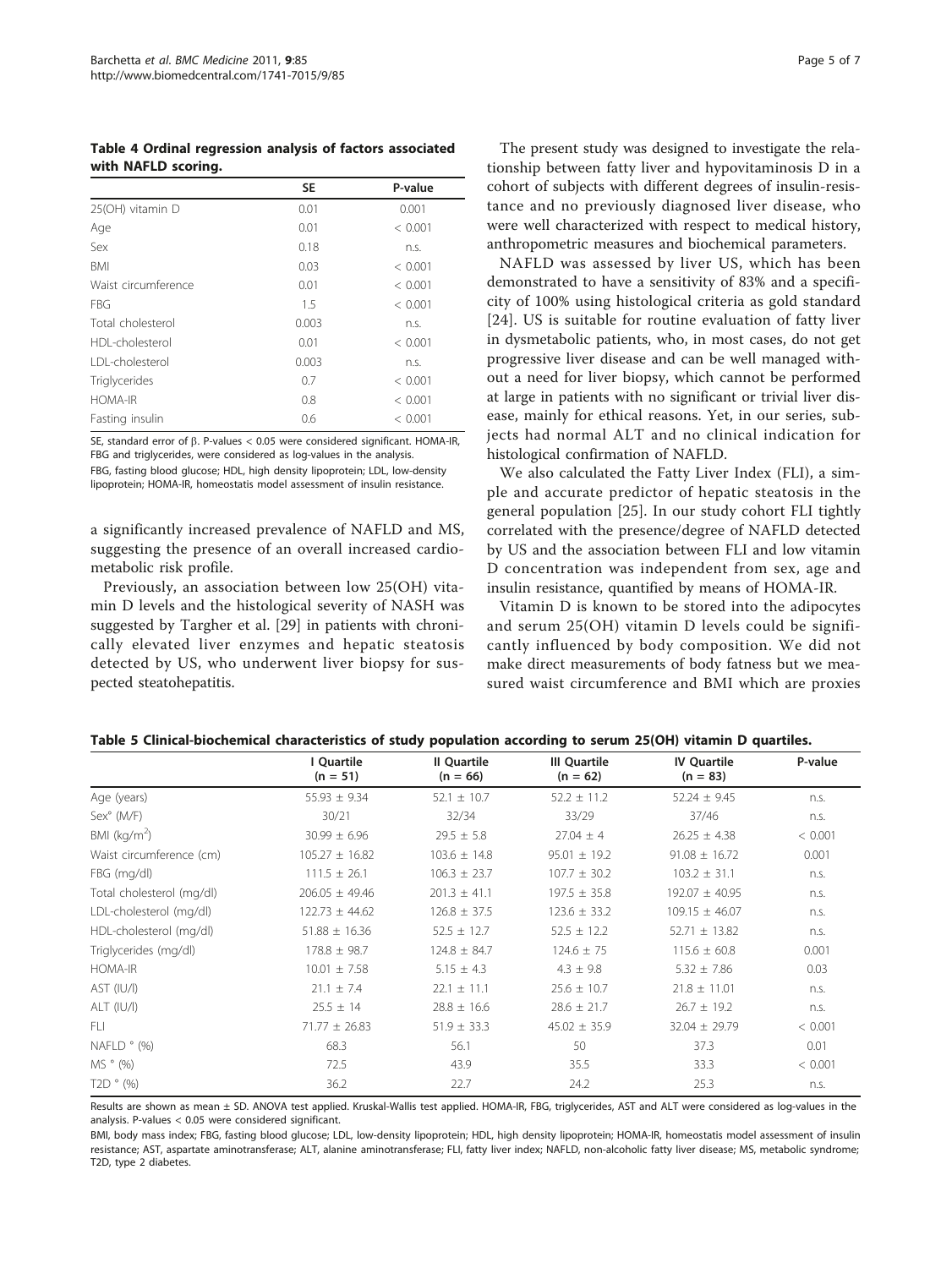<span id="page-5-0"></span>for adiposity, as largely demonstrated [[30\]](#page-6-0). Because of the possible confounding role of adiposity in determining serum 25(OH) vitamin D levels among patients with BMI above normal limits [[31\]](#page-6-0), we performed a logistic multivariate analysis also adjusting for BMI demonstrating that the association between NAFLD and 25(OH) vitamin D persists after BMI adjustment. Furthermore, we performed a sub-analysis in normal-weight patients and controls and demonstrated that 25(OH) vitamin D was significantly reduced in NAFLD individuals compared to subjects without NAFLD, independently from fatness and other possible confounding factors.

The role of vitamin D in the pathogenesis of hepatic diseases is actually of great interest. In the liver, vitamin D acts as an "immune-modulator" suppressing fibroblast proliferation and collagen production [[32,33](#page-6-0)].

Novel studies demonstrated that vitamin D deficiency was associated with low rate of sustained virological response (SVR) in patients affected by hepatitis C virus (HCV) under interferon-alfa therapy [[34,35](#page-6-0)]. Furthermore, a recent intervention trial showed that vitamin D supplementation improves the probability of achieving a SVR following antiviral treatment in patients with recurrent hepatitis C [\[36\]](#page-6-0).

Serum vitamin D inversely associated with the presence of dysmetabolic conditions in our study as well as in other published reports [[5-7](#page-6-0)] and may play a role in both NAFLD and cirrhosis outcomes though its antiinflammatory and insulin-sensitizing activities [\[37,38\]](#page-6-0).

Moreover, vitamin D directly regulates the metabolism of FFAs by means of its action on peroxisome proliferator-activated receptor gamma (PPAR- $\gamma$ ) improving FFAinduced insulin resistance in vitro. Therefore, under condition of vitamin D deficiency, the increased FFAs flow in the bloodstream may promote fat storage into the liver and facilitate the development of NAFLD.

Our study has some limitations. First, the presence of less common causes of liver disease, such as autoimmune hepatitis, hemochromatosis, or Wilson's disease, cannot be ruled out in our patients. Second, although US is a practical approach commonly used to detect liver steatosis, it is not the gold standard technique for quantitative liver fat assessment. Another limitation of this study relates to its cross-sectional design, that does not allow to establish a causality nexus between low serum 25(OH) vitamin D levels and the presence of NAFLD.

## Conclusions

In conclusion, we demonstrate a strong independent association between low 25(OH) vitamin D levels and NAFLD in a population of adults without signs of severe liver damage even when the diagnosis of fatty liver is based on routine US examination; this association is independent from diabetes, lipid profile alterations and insulin resistance and is partially hidden by fatness in overweight subjects. Besides, an inverse correlation between serum 25(OH) vitamin D levels and the degree of NAFLD was observed, suggesting that vitamin D may exert a dose-dependent effect on fat accumulation into the hepatocytes.

Despite the cross-sectional design of this study, not allowing to establish a causal nexus, overall our data may suggest a significant contribution of hypovitaminosis D in the pathogenesis of liver steatosis. Intervention trials are warranted to evaluate whether vitamin D supplementation may be a means to prevent and/or treat NAFLD.

#### Abbreviations

ALT: alanine aminotransferase; AST: aspartate aminotransferase; BMI: body mass index; FBG: fasting blood glucose; FFA: free fatty acids; FLI: fatty liver index; gamma-GT: gamma-glutamyl transpeptidase; HCV: hepatitis C virus; HDL: high density lipoprotein; HOMA-IR: homeostatis model assessment of insulin resistance; LDL: low-density lipoprotein; MS: metabolic syndrome; NAFLD: non-alcoholic fatty liver disease; NASH: non-alcoholic steatohepatitis; NCEP/ATPIII: Third Report of National Cholesterol Education Program/Adult Treatment Panel; PPAR-γ: peroxisome proliferator-activated receptor gamma; T2D: type 2 diabetes.

#### Acknowledgements

The authors gratefully acknowledge Prof. S. Simonazzi and his staff, Occupational Medicine and Radioprotection Service, General Direction, Umberto I Policlinico of Rome, for referring subjects to our Metabolic Unit, and dr. L. Valente, Endocrinology & Diabetes (CIR), University Campus Bio-Medico, Rome, for laboratory procedures support. This study was founded by research grants from the Italian Ministry of University and Research (PRIN grant 2008) and from the Sapienza University of Rome.

#### Author details

<sup>1</sup>Department of Internal Medicine and Medical Specialties, Sapienza University of Rome, Italy. <sup>2</sup> Endocrinology and Diabetes, Department of Medical Sciences, University of Cagliari, Cagliari, Italy. <sup>3</sup>Endocrinology & Diabetes (CIR), University Campus Bio-Medico, Rome, Italy. <sup>4</sup>Microscopic and Ultrastructural Anatomy (CIR), University Campus Bio-Medico, Rome, Italy.

#### Authors' contributions

All authors were involved in the conception and design of this study. IB, FA, MDB and MGC collected study population and performed clinical and laboratory evaluations. IB performed clinical and laboratory data collection. IB, FA, MGB and MGC wrote the manuscript, performed statistical analysis and organized data presentation. SM and PP provided intellectual contribution to the manuscript. MGC coordinated the study. All authors revised the article critically for important intellectual content and gave final approval of the version to be published.

#### Competing interests

The authors declare that they have no competing interests.

Received: 21 February 2011 Accepted: 12 July 2011 Published: 12 July 2011

#### References

- Bruyère O, Malaise O, Neuprez A, Collette J, Reginster JY: [Prevalence of](http://www.ncbi.nlm.nih.gov/pubmed/17631697?dopt=Abstract) [vitamin D inadequacy in European postmenopausal women.](http://www.ncbi.nlm.nih.gov/pubmed/17631697?dopt=Abstract) Curr Med Res Opin 2007, 23:1939-1944.
- 2. Pinelli NR, Jaber LA, Brown MB, Herman WH: [Serum 25-hydroxy vitamin d](http://www.ncbi.nlm.nih.gov/pubmed/20332348?dopt=Abstract) [and insulin resistance, metabolic syndrome, and glucose intolerance](http://www.ncbi.nlm.nih.gov/pubmed/20332348?dopt=Abstract) [among Arab Americans.](http://www.ncbi.nlm.nih.gov/pubmed/20332348?dopt=Abstract) Diabetes Care 2010, 33:1373-1375.